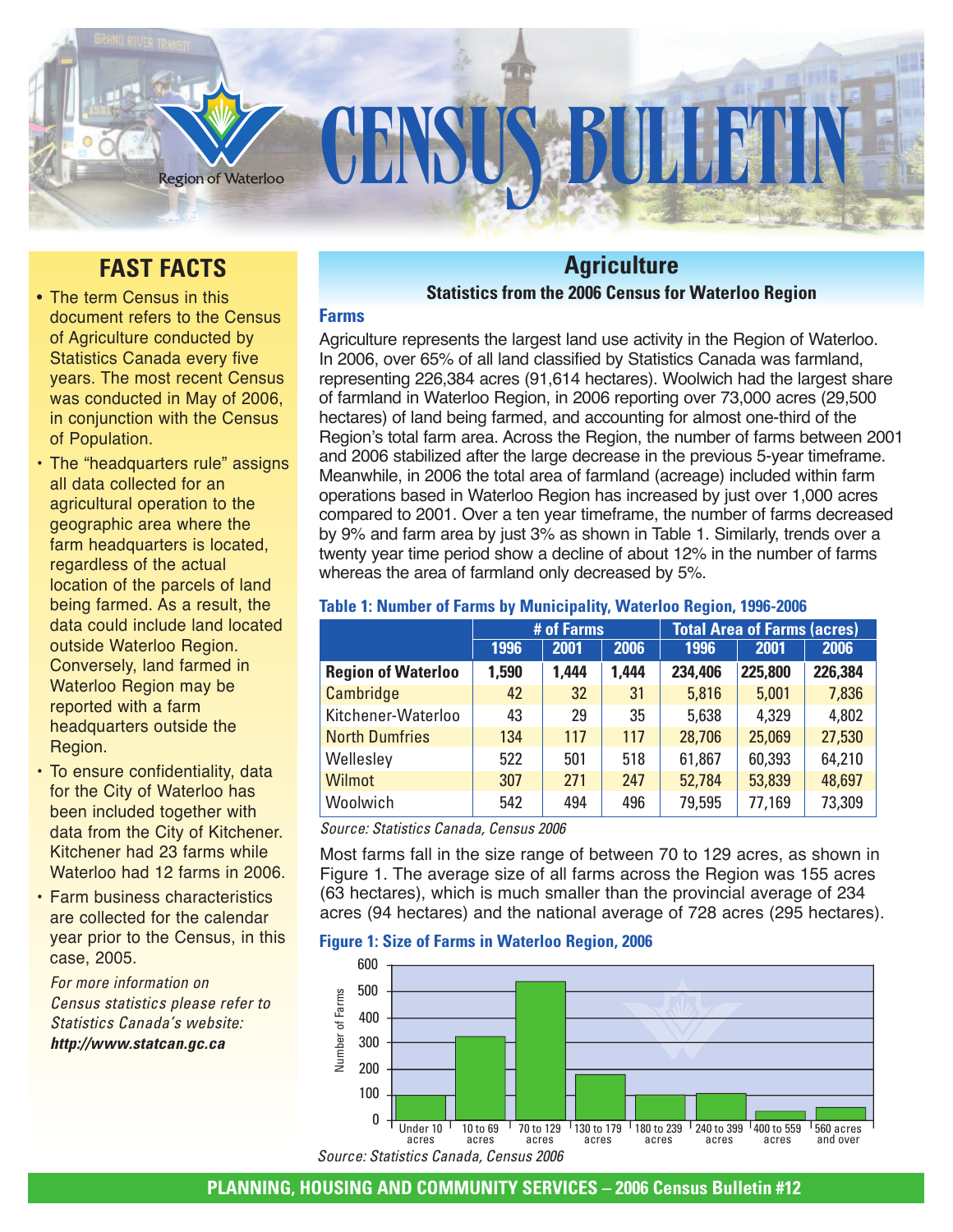# **Farm Operations**

There were 1,444 farm operations based out of Waterloo Region in 2006, employing approximately 3,510 people and accounting for 1.3% of the total labour force. The total number farm operators across the Region increased from 1,955 reported in 2001 to 2,035 in 2006. The average age for a farm operator in 2006 was 47 years, below both the provincial and national averages. Half (51%) of all farm operators work full-time on their operation, spending on average more than 40 hours per week working on the farm. Of the remaining operators, 23% spend between 20 and 40 hours, while 27% spend less than 20 hours per week.

## **Land**

In 2006, of the total farm area for all land tenure types, 69% was owned by operators in Waterloo Region, while 31% of the land was leased, rented, crop shared or used through other arrangements. For agricultural land, crop production was the predominant land use in 2006, representing almost 80% of agricultural land. This is down slightly from its share in 2001 as shown in Table 2. The only land use to see an increase between Census years were lands categorized as 'other.'

#### **Table 2: Agricultural Land Use in Waterloo Region, 2001 - 2006**

| <b>Agricultural Land Use</b>    | 2001         |      | 2006         |               | <b>Percent</b> |
|---------------------------------|--------------|------|--------------|---------------|----------------|
|                                 | <b>Acres</b> | $\%$ | <b>Acres</b> | $\frac{0}{0}$ | <b>Change</b>  |
| Land in crops                   | 180,274      | 79.8 | 177,072      | 78.2          | $-1.6$         |
| <b>Summerfallow land</b>        | 822          | 0.4  | 558          | 0.2           | $-0.1$         |
| Tame or seeded pasture          | 9,344        | 4.1  | 8,249        | 3.6           | $-0.5$         |
| (improved pasture)              |              |      |              |               |                |
| <b>Natural land for pasture</b> | 8,402        | 3.7  | 7,996        | 3.5           | $-0.2$         |
| (unimproved pasture)            |              |      |              |               |                |
| Other lands*                    | 26,958       | 11.9 | 32,509       | 14.4          | 24             |
| <b>Total</b>                    | 225,800      | 100  | 226,384      | 100           |                |

\*Other lands include Christmas tree area, woodlands, and wetlands.

*Source: Statistics Canada, Census 2001 and 2006*

#### **Figure 2: Farm Types in Waterloo Region, 2001 - 2006**



*Source: Statistics Canada, Census 2001 and 2006*





# **Crops and Livestock**

Livestock farming was the predominant farm type in 2006, accounting for about 74% of all farms or 1,068 total farms throughout Waterloo Region, as illustrated in Figure 2. Within livestock farming, beef and dairy farms were the most common, each accounting for just less than 20% of farms in the Region. Sheep and goat farms experienced the largest percentage increase, growing by 144%. This was contrasted by the largest decrease which came in hog farming which was down by 20%. Dairy, cattle, milk, and beef also declined, while other livestock farming types, which includes mixed livestock, increased. Poultry and egg farming remained stable over the same time period. While there was a net decrease in livestock farms from 2001 to 2006, the intensified use of the land resulted in growth in the average number of livestock per farm. Over twenty years (1986 to 2006) the number of chickens per farm increased 80% and the number of sheep and lambs per farm increased 70% in Waterloo Region. Woolwich Township again demonstrated the strength of its agricultural sector having 47% of all dairy farms and 42% of all chicken egg production farms in Waterloo Region.

For crop producing farms across the Region, the principal farm type was oilseed and grain farms, accounting for 194 farms (13%). Crops grown on these types of farms include wheat, corn, bean and soybeans. All crop farms experienced growth between 2001 and 2006, with the largest growth in greenhouses, nursery and floriculture farms, which increased by 63%.

There were 86 reported organic farms across Waterloo Region in 2006, of which 35 were considered to grow certified organic products, seven farms reported transitional organic while 53 grew uncertified products. The majority of certified organic farms were hay or field crop farms.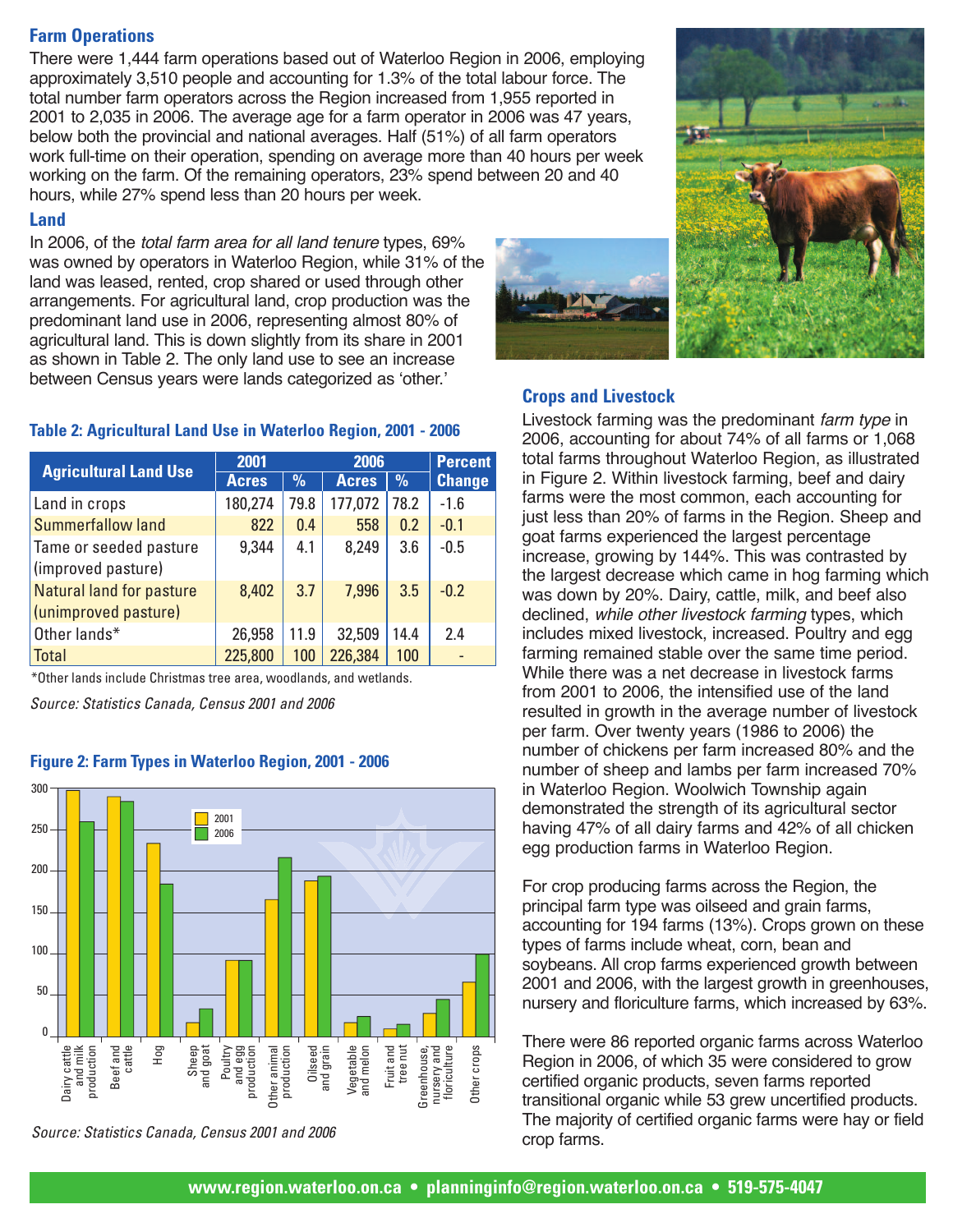## **Farm Business**

Total gross farm receipts in 2005 for all farms in Waterloo Region totaled almost \$400 million. The average of approximately \$275,000 per farm, is surpassed provincially only by Niagara Region. Waterloo Region's gross farm receipts represent about 10% of the total gross farm receipts reported by all the municipalities within the Greater Golden Horseshoe (Statistics Canada, 2006). Within Waterloo Region, Woolwich, with almost one third of all farm land, reported the highest share of gross farm receipts at \$124 million, representing 31% of all receipts, followed by Wellesley at 26% and Wilmot at 25% as shown in Table 3.

From 2001 to 2006 there was a large increase in the total net income of farms. Despite an increase in total expenses from 2000 to 2005 there was a 24% increase in farm net income in Waterloo Region.

Over a twenty year time period, net farm income in Waterloo Region increased 82%. The largest increase between census years occurred between 2001 and 2006, as shown in Figure 3. Over the same time frame, total expenses

increased only 1% and gross farm receipts only 4%. Since 1986, total net income for farms in Waterloo Region reached a high of 70.5 million dollars in 2005.



Figure 4 illustrates the division of

gross farm receipts for all farms in Waterloo Region. Almost half of all farms had gross receipts between \$100,000 and \$500,000. Less than 5% of all farms had receipts totaling more than one million dollars.



## **Table 3: Municipal Financial Summary, 2005**

| <b>Municipality</b>       | <b>Gross Farm Receipts   Total Expenses</b><br>(\$ millions) | (\$ millions) | Net Income<br>(\$ millions) |
|---------------------------|--------------------------------------------------------------|---------------|-----------------------------|
| <b>Region of Waterloo</b> | 396.4                                                        | 325.9         | 70.5                        |
| Cambridge                 | 12.1                                                         | 11.3          | 0.8                         |
| Kitchener-Waterloo        | 10.6                                                         | 10.3          | 0.3                         |
| <b>North Dumfries</b>     | 46.9                                                         | 37.2          | 9.7                         |
| Wellesley                 | 104.3                                                        | 85.3          | 19.0                        |
| Wilmot                    | 98.5                                                         | 84.9          | 13.6                        |
| Woolwich                  | 124.0                                                        | 96.9          | 27.1                        |

*Source: Statistics Canada, Census 2006*

#### **Figure 3: Regional Financial Summary, 1986-2006**



*Source: Statistics Canada, Census 1986 - 2006*

## **Figure 4: Farms in Waterloo Region Classified by Total Gross Farm Receipts, 2005**



*Source: Statistics Canada, Census 2006*